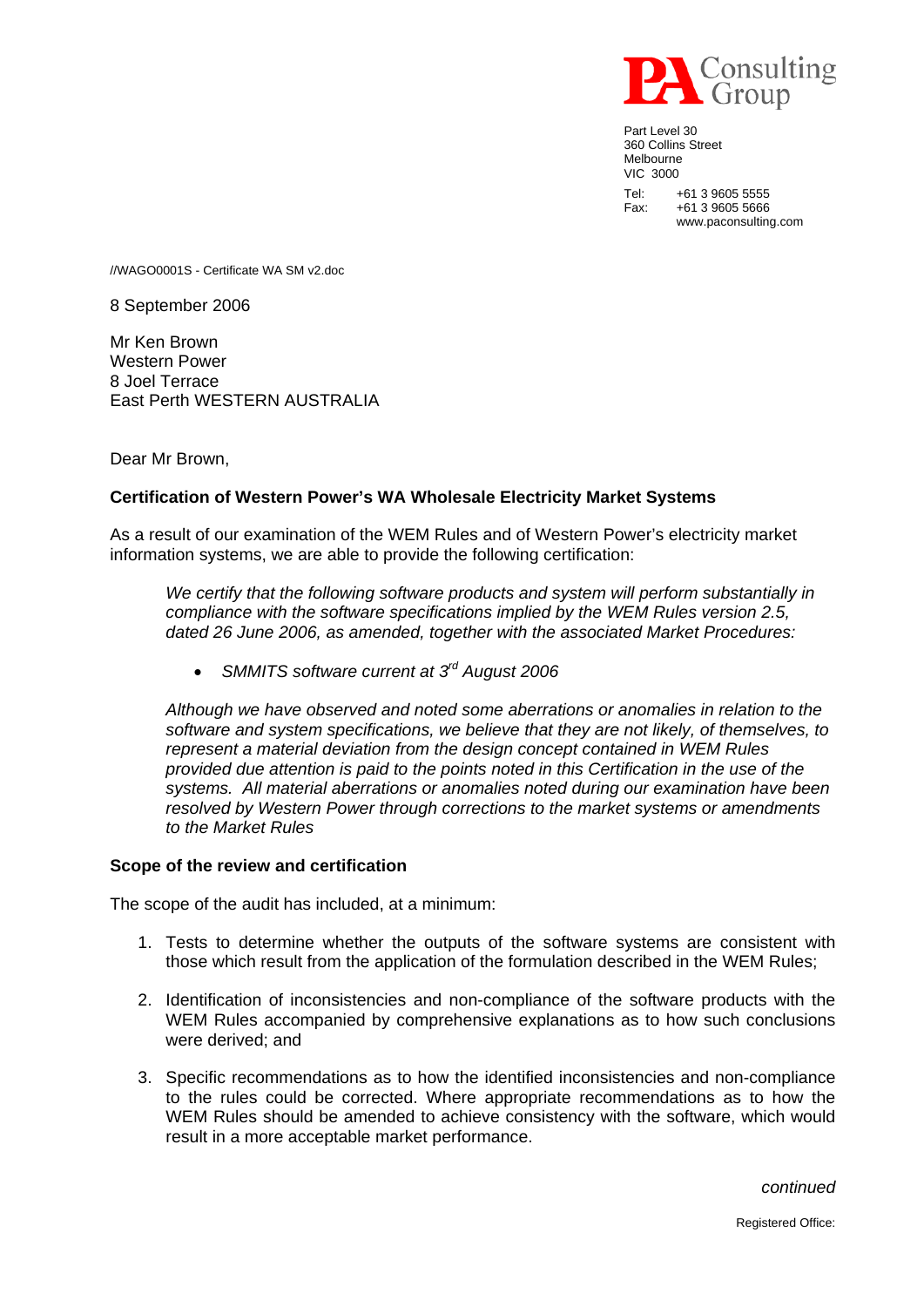

4. The retesting of software systems where fixes have been applied to confirm the new outputs are consistent with the application of the formulations described in the WEM Rules.

The independent audit does not include assuring other aspects of the systems computational performance other than the correctness of the computations performed therein.

## **Nature of the tests conducted and results obtained**

In performing the review and certification of the systems, we have:

- Examined each software product and the WEM Rules to fully understand what functions the software and system are required to perform, what data it is required to use, what results the software are required to produce, and how they are to calculate them; and then
- Conducted a series of tests on the software to determine whether they properly performed these functions and correctly calculated the results required. In this respect, the software systems were tested for their accuracy in representing the requirements of the WEM Rules

Despite the efforts that are made to educate market participants, the start of any new or restructured market raises the possibility that some market participants will be surprised by the commercial consequences of operating in the new market structure. PA does not audit potential commercial consequences for all or any market participants, although where we observed any potentially unintended consequences, we advised our client of them.

Provided the systems are used in the manner intended and with data that conforms to the requirements specified in the WA Electricity Market documents or, if not explicitly discussed therein, is within the expected range of values for data pertaining to the characteristics of the Western Australian electricity system, we have found that the systems correctly calculates the required results.

## **Disclaimer of Liability**

PA Consulting Group (PA) has been asked by the Western Australian Independent Market Operator (WA IMO) and System Management (SM) to act as an independent market auditor to perform extensive testing of the respective systems to verify their compliance with the WEM Rules

Despite the extensive testing of the software systems, this certification is not, and cannot be, in the form of an absolute guarantee. Error-free use and compliant results through time will increase the probability that the software are in strict accordance with the design principles.

Further, our certification is only valid if the software systems are used with care and for the purpose for which they were designed and tested.

In furnishing this certification, PA specifically limits its liability to the cost of repeating all and any certification evaluations, and any necessary re-certification in reliance on those evaluations. No person shall be entitled to claim against PA, any losses or damage whether direct, indirect, special or consequential, in excess of that limitation. Western Power shall ensure that all persons or parties who may rely on this certification are aware of this limitation of liability.

*continued*

Registered Office: